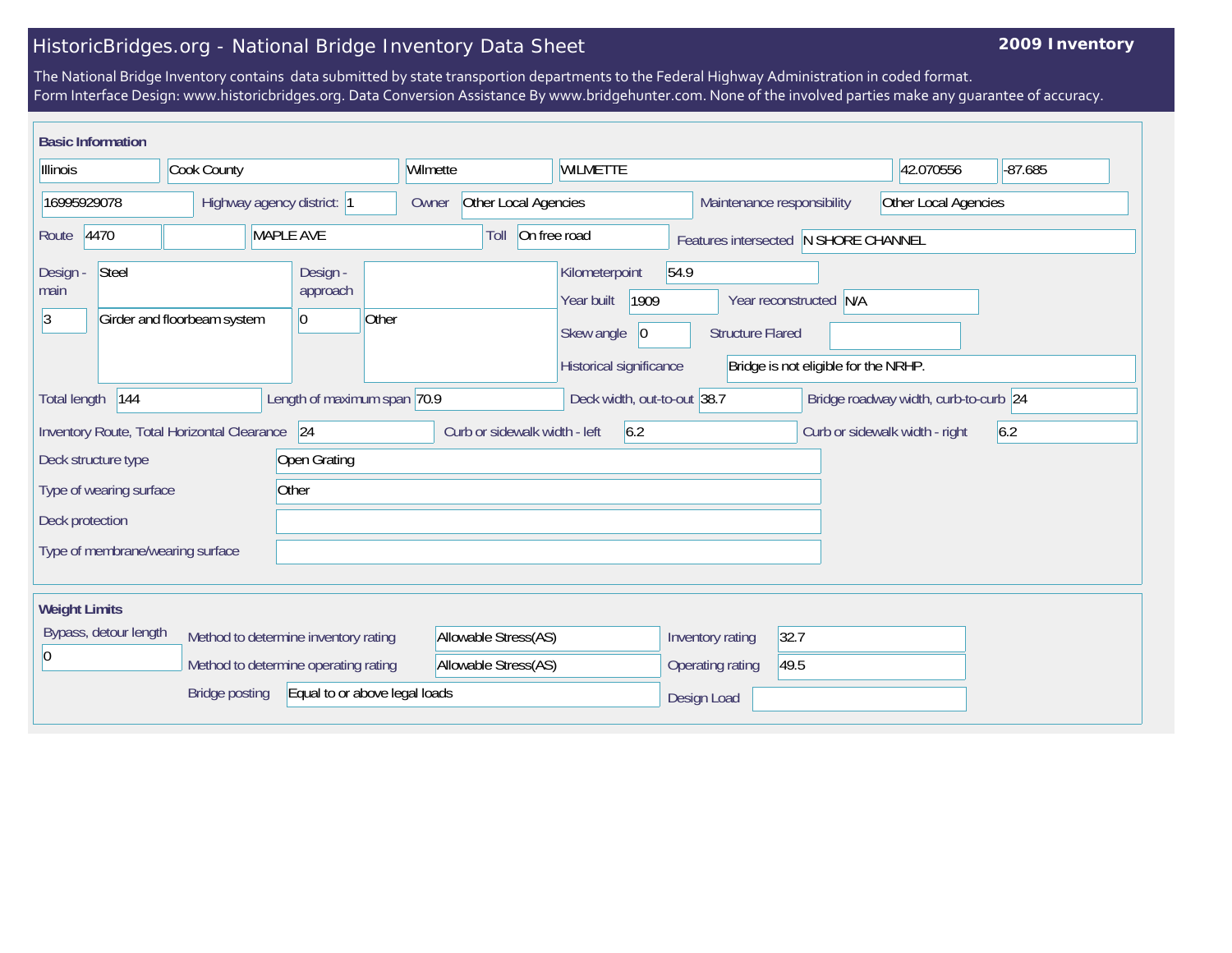| <b>Functional Details</b>                                                                                                  |                                                            |                                                       |  |  |  |  |  |  |
|----------------------------------------------------------------------------------------------------------------------------|------------------------------------------------------------|-------------------------------------------------------|--|--|--|--|--|--|
| 509<br>Average daily truck traffi 0<br><b>Average Daily Traffic</b>                                                        | Year 2002<br>Future average daily traffic<br>%             | 251<br>2021<br>Year                                   |  |  |  |  |  |  |
| Road classification<br>Local (Urban)                                                                                       | Lanes on structure 2                                       | Approach roadway width<br> 24                         |  |  |  |  |  |  |
| Type of service on bridge Highway                                                                                          | Direction of traffic 2 - way traffic                       | Bridge median                                         |  |  |  |  |  |  |
| No parallel structure exists.<br>Parallel structure designation                                                            |                                                            |                                                       |  |  |  |  |  |  |
| Waterway<br>Type of service under bridge                                                                                   | Navigation control<br>Lanes under structure<br>$ 0\rangle$ |                                                       |  |  |  |  |  |  |
| N/A<br>Navigation vertical clearanc                                                                                        | Navigation horizontal clearance N/A                        |                                                       |  |  |  |  |  |  |
| Minimum navigation vertical clearance, vertical lift bridge<br>Minimum vertical clearance over bridge roadway<br>Unlimited |                                                            |                                                       |  |  |  |  |  |  |
| Minimum lateral underclearance reference feature Feature not a highway or railroad                                         |                                                            |                                                       |  |  |  |  |  |  |
| Minimum lateral underclearance on left N/A<br>Minimum lateral underclearance on right N/A                                  |                                                            |                                                       |  |  |  |  |  |  |
| Minimum vertical underclearance reference feature Feature not a highway or railroad<br>Minimum Vertical Underclearance N/A |                                                            |                                                       |  |  |  |  |  |  |
| Appraisal ratings - underclearances N/A                                                                                    |                                                            |                                                       |  |  |  |  |  |  |
| <b>Repair and Replacement Plans</b>                                                                                        |                                                            |                                                       |  |  |  |  |  |  |
| Type of work to be performed                                                                                               | Work done by                                               |                                                       |  |  |  |  |  |  |
|                                                                                                                            |                                                            |                                                       |  |  |  |  |  |  |
|                                                                                                                            | 0 <br>Bridge improvement cost                              | $ 0\rangle$<br>Roadway improvement cost               |  |  |  |  |  |  |
|                                                                                                                            | Length of structure improvement<br>10                      | Total project cost<br>$\overline{0}$                  |  |  |  |  |  |  |
|                                                                                                                            | Year of improvement cost estimate                          |                                                       |  |  |  |  |  |  |
|                                                                                                                            | Border bridge - state                                      | Border bridge - percent responsibility of other state |  |  |  |  |  |  |
|                                                                                                                            | Border bridge - structure number                           |                                                       |  |  |  |  |  |  |